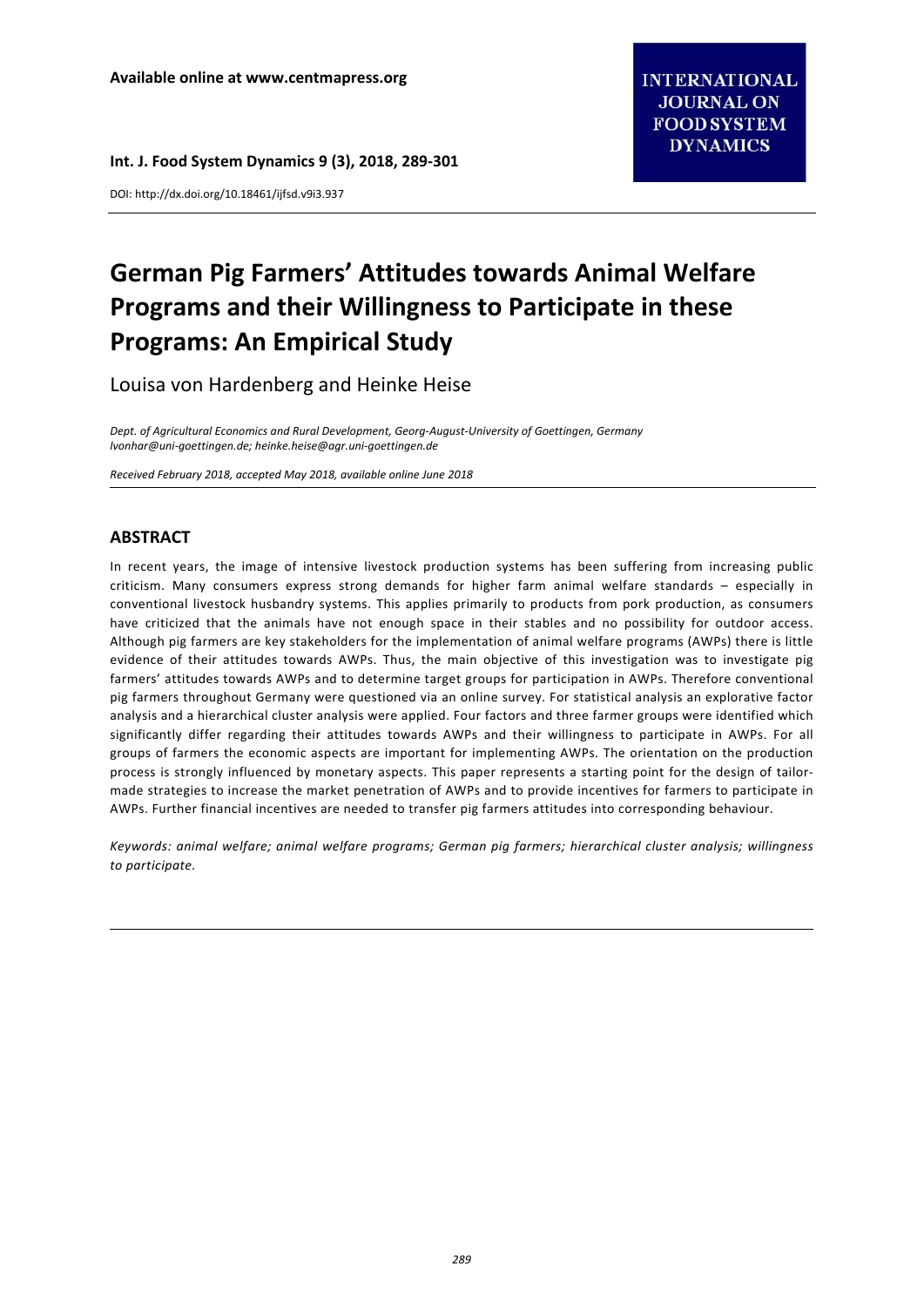# **1 Introduction**

The Image of the German meat industry has been suffering for some time. Due to constant structural change and ongoing intensification of agricultural production processes, particularly in intensive livestock production systems, the meat sector is increasingly being criticized by the public at large. Food crises and scandals (e.g. BSE‐crisis, dioxin in meat, rotten meat) (Robbins et al., 2016; Kayser et al., 2012a; Böhm et al., 2010) as well as changing perceptions of agriculture by large parts of the society have significantly influenced public debate. The result is a strong aversion to current farm animal husbandry systems, especially with regard to pig and poultry livestock (Kayser et al., 2012b; Bock and van Huik, 2007). This increases the sensitivity regarding meat production and processing as well as requirements aiming to improve the level of farm animal welfare (FAW) standards (Cembalo et al., 2016; Zühlsdorf et al., 2016; BMEL, 2014a; Vanhonacker and Verbeke, 2014; Lagerkvist and Hess, 2011; Ingenbleek et al., 2012; Nocella et al., 2010; Schulze et al., 2008). As a result the meat industry and other stakeholders have expanded the meat market with a new segment; so-called animal welfare products, (van Loo et al., 2014) to close the gap between heavily criticized conventional products and organically produced and very high‐priced meat products (de Jonge et al., 2015; Weinrich et al., 2015; Vanhonacker and Verbeke, 2014; Schulze et al., 2008). Thus, one possibility for farmers to provide higher animal welfare standards is to participate in specific AWPs or programs with higher quality and sustainability standards (Heise and Theuvsen, 2017c; Luhmann et al., 2017; Heyder and Theuvsen, 2012).

Since 2015, an animal welfare initiative (AWI) in Germany has been implementing higher animal welfare standards in pig and poultry farming on a broader basis. It involves participating retailers paying 6.25 ct. per kg of pork and poultry meat sold into a fund. This compensation is intended to support farmers in implementing higher animal welfare standards (ITW, 2018). Among the various labels providing higher animal welfare standards, since 2013 there is the German animal welfare label "For more animal welfare" (in German: "Für Mehr Tierschutz"), initiated by the German animal protection league (DTB, 2018). Furthermore, a governmental animal welfare label (in German: "Staatliches Tierwohllabel") will be put on the market in 2018 (BMEL, 2018) and aims to ensure increased animal welfare measures and economic gain for farmers. Thus, there are governmental as well as private initiatives that aim to improve animal welfare in intensive livestock production. All of these AWPs require higher animal welfare standards (e.g. more space in the barn). However, there are different possibilities within the programs to ensure higher standards of animal welfare. One the one hand these can be small changes, without major alterations, or visible changes, such as the possibility to have manipulable materials for the animals, as it is usual in the AWI. There are also programs that require higher changes to improve animal welfare (e.g. outdoor access). These aspects can have a different impact on the investment, operational costs and management of pig farms and on farmers' attitude towards AWPs and their willingness to participate in it.

Many market studies indicate increased willingness amongst consumers to pay a premium for meat and meat products produced under higher animal welfare standards and thus some sales potential for animal welfare products (Pirsich et al., 2017; Heise et al., 2016; Zühlsdorf et al., 2016; Van Loo et al., 2014; Fernyhough, 2012; Makdisi and Marggraf, 2011; Schulze et al., 2008). Furthermore, in countries such as the Netherlands and England, AWPs have existed for some years now and thus have achieved a broad market penetration, (Weinrich et al., 2014). However, the current market share in Germany remains low (Weinrich et al., 2015; Schulze et al, 2008). The long‐term success of AWPs depends on several factors. On the one hand, consumers' shopping behaviour at the point of sale crucially influences the expansion of products from AWPs. On the other hand, stakeholders' acceptance along the food supply chain for meat and meat products and their willingness to take part in AWPs strongly determines whether an AWP will succeed or not. Farmers are considered one of the most important stakeholder groups for the successful implementation of enhanced animal welfare standards because they are directly involved in production (Theuvsen et al., 2016; Fernyhough, 2012; Deimel et al., 2010a; Franz et al., 2010; Gulbrandsen, 2006; Golan et al., 2000).

Germany is Europe's largest pig producer and ranks third in the world behind China and the USA (BMEL 2014b). There is a high number of pig farmers in Germany (~24.000 pig farms) (DBV 2017) and pig farming practices are predominantly consistent, providing a high degree of standardization and facilitating the definition of criteria animal welfare measures for AWPs. As a result, pig production provides a good opportunity to implement AWPs in the meat market (Deimel et al., 2010a). In Germany most of pig farmers market their meat on the "spot market", and are not bound by long-term contracts with other production stages. It is therefore quite difficult to establish higher FAW standards on a voluntary basis if farmers have doubts about the system and its requirements or its chances of long-term success (Deimel et al., 2010b). A higher degree of vertical integration could probably help to enhance the willingness to participate in AWPs. A study of Heise and Theuvsen (2016) indicates that poultry farmers have the most positive attitude towards AWPs compared to pig‐ and cattle farmers, which might depend on the vertical integration of the chain for poultry production where all stakeholders along the supply chain closely work together. Several researches found that the willingness to participate in AWPs and to establish higher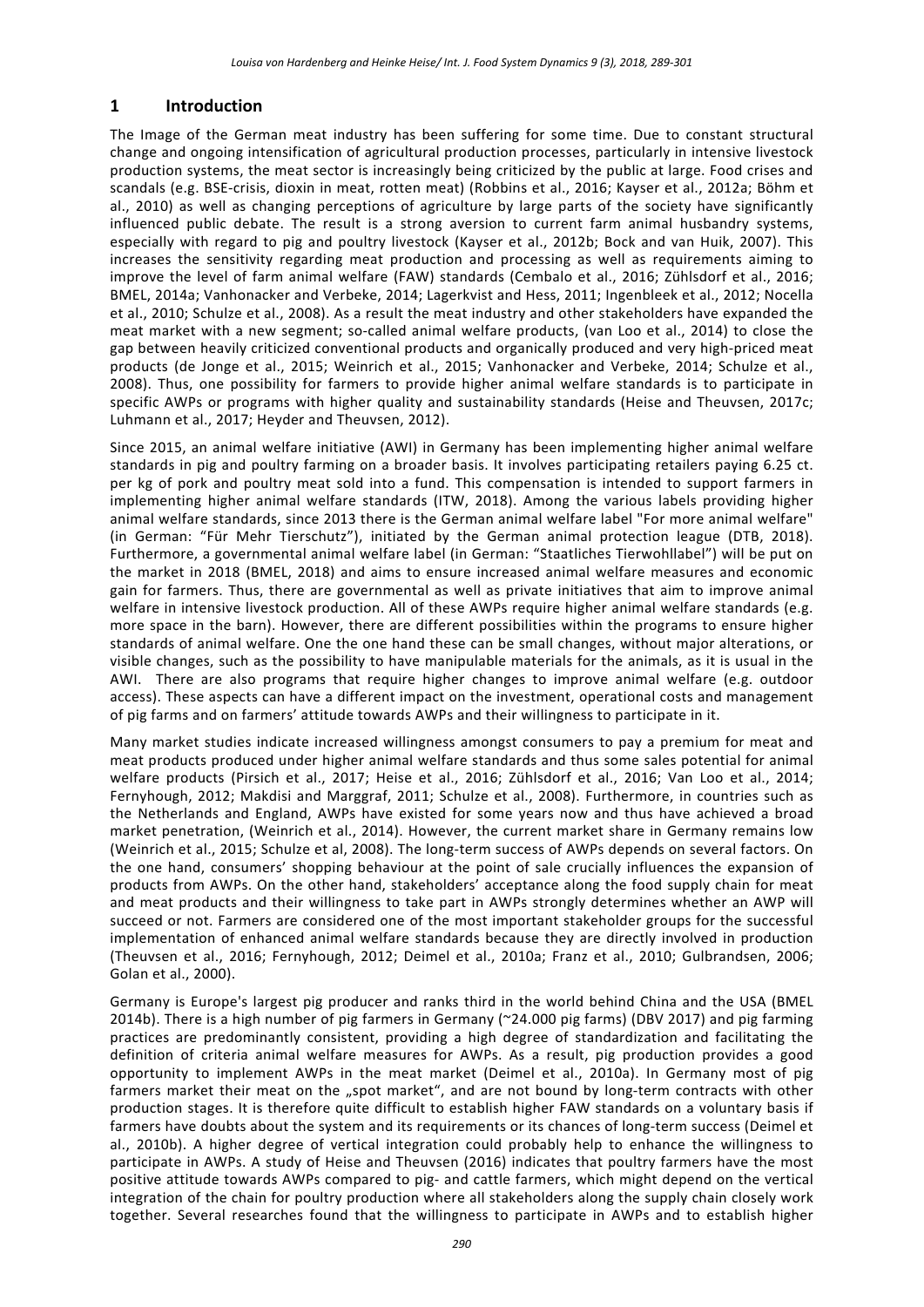animal welfare standards is related to farmers' attitudes towards AWPs (Heise, 2017d; Gocsik et al., 2015; Franz et al., 2012). Furthermore, it has already been shown that the attitudes of farmers strongly correlate with the actual behaviour (e.g. handling the animals) (Breuer et al., 2000; Colemann et al., 1998).

However, so far there have been only a few studies investigating the attitudes of German pig farmers towards higher animal welfare standards and their willingness to participate in these so-called AWPs (e.g. Franz et al., 2012). Thus, the aim of this study is to identify different groups of pig farmers, with regard to their basic attitudes toward AWPs and their willingness to participate in these programs. Previous research from other European countries (Bock and van Huik, 2007; Bruckmeier and Prutzer, 2007) will be used, combined with a comprehensive empirical study. The empirical results have important managerial implications for farmers and provide a starting point for stakeholder who initiate AWPs. So they can design tailor-made strategies to increase the market penetration of AWPs for products from pig production.

# **2 Material and Methods**

## **Study design**

In this study conventional pig farmers throughout Germany were questioned in summer 2014 via a standardized online‐survey. They were asked about their personal attitudes towards higher animal welfare standards and their willingness to participate in AWPs. The participants were recruited by means of various mailing lists and in cooperation with several agricultural trade organizations. To avoid more than one person per farm answering the survey; the online link could be used only once. After removing incomplete datasets and outliers, 249 data sets were available for the analysis. Using five-point Likert scales from -2="I totally reject" to +2="I totally agree", respondents rated whether they would reject or agree with the statements about AWPs. Furthermore, nominally scaled questions were used to obtain sociodemographic data and farm characteristics. The survey was divided into several major themes. At first the participants had to answer questions about several farm characteristics. Next the respondents were asked for their opinion of FAW and which criteria they perceive as important for the welfare of their pigs. After that, they had to answer various statements regarding AWPs and the economic viability of AWPs and products from AWPs. In addition they were asked about the need to improve FAW standards in conventional livestock production systems and their willingness to participate in AWPs. In this research we defined AWPs as every program which requires higher animal welfare standards, above this no specific definition was given. No specific improvements were suggested as there are several small and regional programs in Germany requiring quite different levels of FAW. The penultimate part of the survey was about farmers' satisfaction with their current situation, which includes economic positions as well as what the implementation of higher national animal welfare standards would mean to their own farm. The last questions were about sociodemographic characteristics.

## **Statistical analysis**

The analysis was carried out using IBM SPSS Statistics 24 for Windows. To get an overview of the sample, sociodemographic and farm characteristics were first analysed with univariate methods.

Next, an exploratory factor analysis was performed to combine a large number of items into a smaller number of factors, which allows a simplified interpretation of farmers` attitudes towards FAW and AWPs. In this paper a principal component analysis with the Varimax rotation method and Kaiser Normalization was applied. The Varimax rotation was applied because the variance of the squared charges in this rotation reaches the maximum value (Diaz‐Bone and Weischer, 2015) and thus facilitated interpretation. The factor analysis included almost all Likert scaled statements toward AWPs, the market effects of higher animal welfare standards, the criteria important for a high level of FAW and farmers' willingness to improve FAW on their own farms. The selected number of items was checked for suitability for factor analysis. For this purpose the Kaiser Meyer Olkin Criteria (KMO), in the literature known as "measure of sampling adequacy (MSA), was used. If the KMO/MSA is <0.5 it is "miserable" and the factor analysis should not be performed. In the present study a value of 0.902 was determined which is classified as "pretty good" (Backhaus et al., 2016). Another test criterion is the Bartlett test for sphericity, which checks the null hypothesis that the output variables from the survey population are in uncorrelated form. (ebd., 2016). In this paper, Bartlett's significance is at a value of p=0.000 and is thus highly significant, as that allows the null hypothesis to be discarded. As a result, there are correlations between the variables. In addition, only those factors that have a value greater than 1 are extracted (assumption of the principal component analysis). The factor analysis explained 59.14 % of the total variance. Finally, four factors including 18 variables were identified in this paper. A reliability analysis provided information about the "internal consistency" of the factors. We chose the Cronbachs Alpha value to measure the consistency. In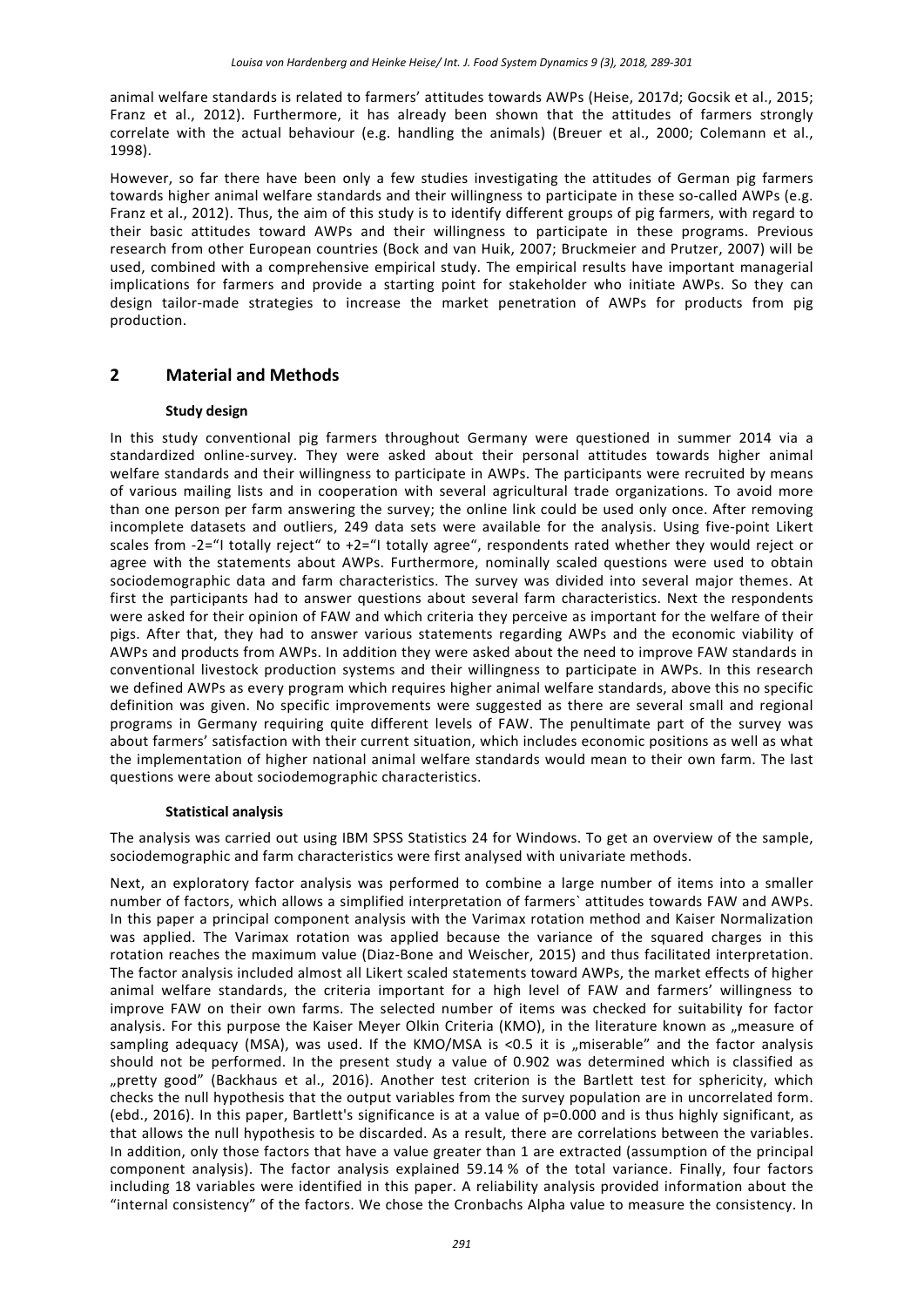addition we deleted all items which downgraded the Cronbachs Alpha value. All factors have a valid consistency (Brosius, 2011; Bühl, 2010).

To assign the farmers to different segments with regard to their attitudes toward AWPs, a hierarchical cluster analysis was applied. For this purpose we used the previously build factors to characterize the clusters. This kind of cluster analysis is used to form homogeneous groups out of a heterogeneous population (Hair et al., 2013; Backhaus et al., 2016). The cluster analysis was divided in three steps. At first the Single-Linkage method was used to remove outliers. As a result the objects with the smallest distances were combined. Next, we identified the optimal number of clusters using the WARD‐Method. In this paper we determined three Clusters. The dendrogram, a scree‐plot and the elbow criterion were used as decision aids for the optimal number of clusters (Backhaus et al., 2016). Finally a k-Means clustering was used to optimize the results of the WARD-Method. To verify the results a discriminant analysis was applied. In this study 100 % of the original cases were correctly classified (Backhaus et al., 2016; Brosius, 2011). Some other results (Eigenvalues and Wilks‐Lambda) of the discriminant analysis also showed that the cluster analysis results are of high quality. Wilks-Lambda is a test of significance. In this study there was a significant difference between the groups. Furthermore the Eigenvalue was higher than one and there were significant differences (p<0.000) between the cluster-building factors (Bühl, 2010). For a detailed characterization of the clusters we used the TamhaneT2 post‐hoc multiple comparison test, which showed significant differences between the clusters. The TamhaneT2- test is based on the assumption that the groups can have different variances. For a more detailed description and test of significant differences between the Cluster a univariate ANOVA and cross table were applied (Brosius, 2011).

## **Sample description**

In this study 249 complete data sets were available for analysis. The respondents are on average 46 years old and 89.2 % of them are male. These facts can also be confirmed by the results of the German Federal Statistical Office (Destatis, 2012). A majority of participants stated that they have had experience in agriculture for more than 20 years. Furthermore, most of the survey respondents are from Lower Saxony (25.7 %) and North Rhine‐Westphalia (24.5 %) followed by Bavaria (12.9 %), which is in line in with the high number of pig farms in these federal states (Statista, 2018). Moreover 92.8 % stated that their main income is generated by the farm. This is far above the German average as only about half of the farms in Germany are run on a full time basis (Destatis, 2011). On average, the participants cultivate 219 hectares, keeping an average of 1450 fattening pigs and an average of 383 sows and piglets. In Germany about 76 % of all pigs live on farms that keep more than 1000 pigs. The number of sows kept per farm are on average of 227 (DBV, 2017). Due to the small sample size and the farm characteristics of the participants, this sample cannot be considered representative for all German pig farmers. Nevertheless, the dataset can be a suitable exploratory sample for large, future oriented pig farmers.

# **3 Results**

## **Results of the factor analysis**

In order to summarize the large number of selected statements on the attitude towards AWPs, an explorative factor analysis was applied. Overall, four factors have been formed (see Table 1). The first factor "Attitude toward AWPs" can be described by nine items. Most of them reflect the attitude of the survey participants towards AWPs and concerning the market effects of AWPs and the willingness to participate in it. The second factor "Animal Welfare and the Public" combines four statements which describe the attitudes toward the public discussion about FAW, the requirements made on the farmers by politicians, journalists and consumers and that farmers' opinions are often not heard in public discussions. The last statement in this factor deals with the ability of politicians, journalists and consumers to judge whether a production system is animal-friendly or not. The third factor "Animal Welfare and economy" consists of three statements. These describe the profitability of AWPs and animal welfare products from farmers' point of view. One of the statements addresses the competitiveness of German farmers in international markets when they have to comply with higher animal welfare requirements. The second statement expresses that AWPs are not economically viable for the farmers. The last statement says the products from AWPs will always only occupy niche markets. The last factor "Importance of animal behaviour and husbandry systems" can be described by two statements. The first of them describes the importance of the opportunity to engage in natural innate behaviour for the well‐being of the animals and the second one is about the importance of structural and technical systems in barns for FAW.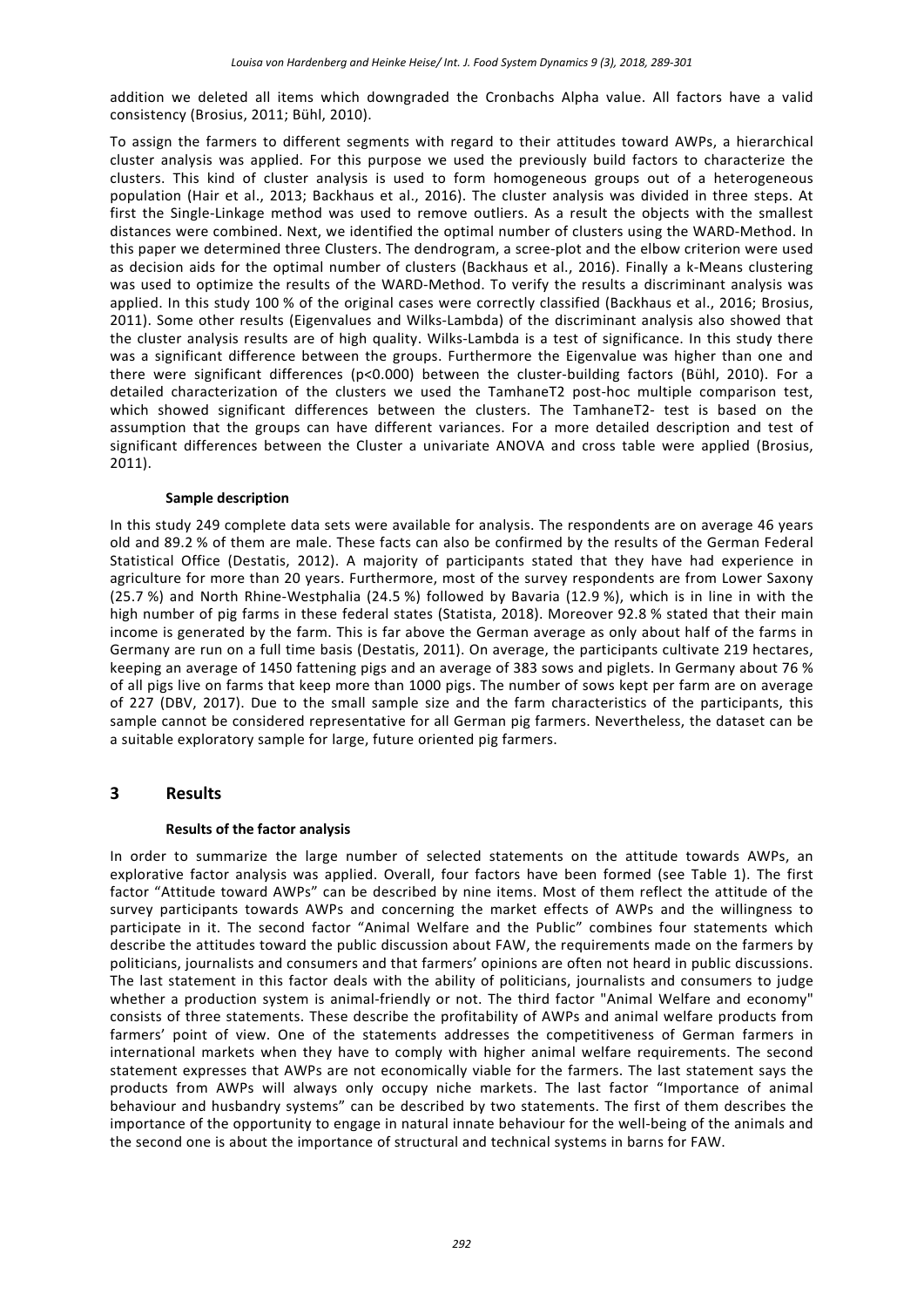#### **Table 1.**

#### Results of the factor analysis

| <b>Factor and statements</b>                                                                                                | $\mathsf{FL}^1$ | μ       | σ     |
|-----------------------------------------------------------------------------------------------------------------------------|-----------------|---------|-------|
|                                                                                                                             |                 |         |       |
| Factor 1: Attitude toward AWPs (Cronbachs' Alpha): 0.914                                                                    |                 |         |       |
| In principle, animal welfare programs are useful for farmers.                                                               | 0.833           | $-0.12$ | 1.077 |
| I plan to participate in animal welfare programs in the future.                                                             | 0.826           | $-0.19$ | 1.250 |
| In principle, I am willing to participate in animal welfare programs.                                                       | 0.808           | 0.29    | 1.265 |
| The Animal Welfare Initiative will not only succeed in animal welfare products in market                                    |                 |         |       |
| niches but also by opening up a broad market.                                                                               | 0.721           | $-0.74$ | 1.075 |
| Animal welfare programs can help improve animal welfare for farm animals.                                                   | 0.709           | $-0.19$ | 1.186 |
| The Animal Welfare Initiative will improve the image of agriculture and meat industry.                                      | 0.693           | $-0.56$ | 1.075 |
| The animal welfare initiative will prevail on the market in the long term.                                                  | 0.678           | $-0.76$ | 1.022 |
| Farmers can gain competitive advantages by participating in animal welfare programs.                                        | 0.660           | $-0.37$ | 0.976 |
| Farmers can make more profit by participating in animal welfare programs.                                                   | 0.613           | $-0.80$ | 0.991 |
| Factor 2: Animal Welfare and the Public (Cronbachs' Alpha): 0.755                                                           |                 |         |       |
| If think the public discussions about animal welfare in livestock farming are exaggerated.                                  | 0.736           | 1.17    | 0.993 |
| The opinion of the farmers is not sufficiently heard in the public discussion on animal                                     |                 |         |       |
| welfare in livestock farming.                                                                                               | 0.643           | 1.58    | 0.629 |
| The demands made on the farmers by politicians, journalists and consumers are hard to                                       |                 |         |       |
| implement on the farm.                                                                                                      | 0.626           | 0.91    | 0.908 |
| Politicians, journalists and consumers cannot judge whether a production system is animal-                                  |                 |         |       |
| friendly or not.                                                                                                            | 0.567           | 1.29    | 0.857 |
| Factor 3: Animal Welfare and the economy (Cronbachs' Alpha): 0.542                                                          |                 |         |       |
| Higher national animal welfare requirements will lead to competitive disadvantages for                                      |                 |         |       |
| German farmers in international markets.                                                                                    | 0.744           | 1.40    | 0.848 |
| Participation in an animal welfare program is not economically viable for me.                                               | 0.581           | 0.14    | 1.214 |
| Products from more animal-friendly production systems will always only occupy niche                                         |                 |         |       |
| markets.                                                                                                                    | 0.577           | 1.13    | 0.921 |
| Factor 4: Importance of animal behaviour and husbandry systems (Cronbachs' Alpha):0.628                                     |                 |         |       |
| An animal must be able to engage in natural behaviour; only then can it feel comfortable.                                   | 0.825           | 0.62    | 0.964 |
| The structural-technical systems used in barns are particularly important for animal                                        |                 |         |       |
| welfare.                                                                                                                    | 0.786           | 0.78    | 0.973 |
| KMO (Kaiser-Meyer Olkin value) = 0.902; declared total variance = 59.14%. All statements were scored with a scale from -2 = |                 |         |       |
| "totally disagree to $+ 2 =$ "totally agree". $=$ factor load                                                               |                 |         |       |

Source: Authors' calculation

The aim of the cluster analysis was to identify the most homogeneous groups of participants as possible regarding their attitudes toward AWPs and to determine different target groups for participation in AWPs. To form the clusters, we used the previously formed factors as variables. The following Table 2 shows the results of the cluster analysis. In addition, the cluster‐building factors and the underlying items are listed.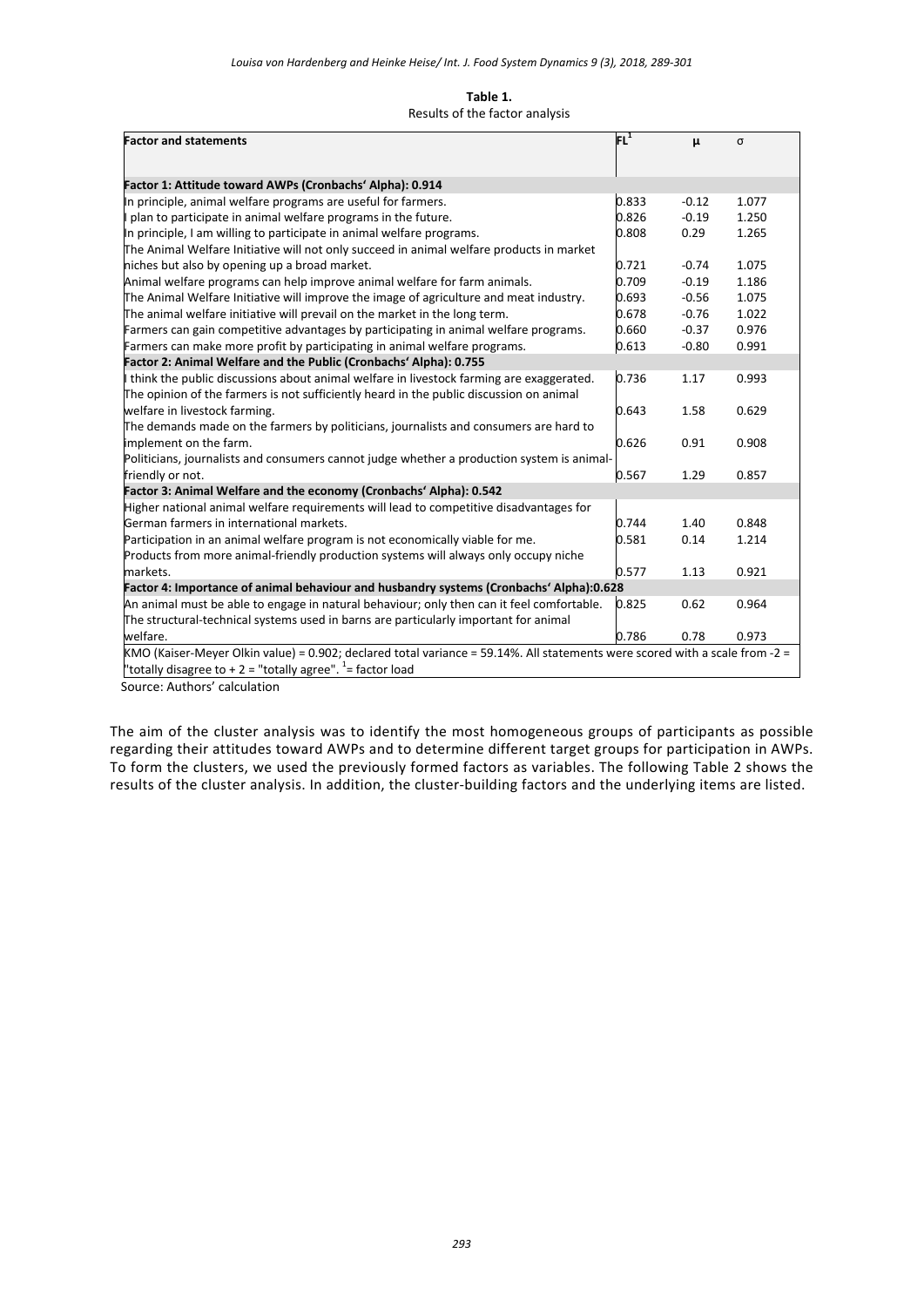# **Table 2.**

#### Results of the cluster analysis

|                                                                                                                                                                                                                                                                                          | <b>Cluster A</b>     | <b>Cluster B</b>      | <b>Cluster C</b>       | Σ         |
|------------------------------------------------------------------------------------------------------------------------------------------------------------------------------------------------------------------------------------------------------------------------------------------|----------------------|-----------------------|------------------------|-----------|
|                                                                                                                                                                                                                                                                                          | $n=87$               | n=102                 | n=60                   | $n = 249$ |
| Factor 1: Attitude toward AWPs ***                                                                                                                                                                                                                                                       | $-0.646b$            | $0.802$ <sup>ac</sup> | $-0.336b$              | 0.022     |
| In principle, animal welfare programs are useful for farmers. ***                                                                                                                                                                                                                        | $-0.78b$             | $0.66$ <sup>ac</sup>  | $-0.43b$               | $-0.11$   |
| I plan to participate in animal welfare programs in the future. ***                                                                                                                                                                                                                      | $-0.92h{b}$          | $0.82$ <sup>ac</sup>  | $-0.83b$               | $-0.18$   |
| In principle, I am willing to participate in animal welfare programs. ***                                                                                                                                                                                                                | $-0.36b$             | $1.23$ <sup>ac</sup>  | $-0.32b$               | 0.30      |
| The animal welfare initiative will not only succeed in animal welfare                                                                                                                                                                                                                    | $-1.39$ bc           | $0.02$ <sup>ac</sup>  |                        |           |
| products in market niches but also by opening up a broad market. ***                                                                                                                                                                                                                     |                      |                       | $-1.05$ <sup>ab</sup>  | $-0.73$   |
| Animal welfare programs can help improve animal welfare for farm                                                                                                                                                                                                                         |                      |                       |                        |           |
| animals. ***                                                                                                                                                                                                                                                                             | $-0.86b$             | $0.68$ <sup>ac</sup>  | $-0.68b$               | $-0.19$   |
| The animal welfare initiative will improve the image of the agricultural                                                                                                                                                                                                                 |                      |                       |                        |           |
| and meat industry. ***                                                                                                                                                                                                                                                                   | $-1.05$ <sup>b</sup> | $0.10$ <sup>ac</sup>  | $-0.90b$               | $-0.54$   |
| The animal welfare initiative will prevail on the market in the long term.                                                                                                                                                                                                               |                      |                       |                        |           |
| ***                                                                                                                                                                                                                                                                                      | $-1.34$ <sup>b</sup> | $-0.09$ <sup>ac</sup> | $-1.03b$               | $-0.76$   |
| Farmers can gain competitive advantages by participating in animal                                                                                                                                                                                                                       |                      |                       |                        |           |
| welfare programs. ***                                                                                                                                                                                                                                                                    | $-0.85b$             | $0.25$ <sup>ac</sup>  | $-0.37h$               | $-0.37$   |
| Farmers can make more profit by participating in animal welfare                                                                                                                                                                                                                          |                      |                       |                        |           |
| programs. ***                                                                                                                                                                                                                                                                            | $-1.21$ <sup>b</sup> | $-0.12$ <sup>ac</sup> | $-1.37b$               | $-0.80$   |
| Factor 2: Animal Welfare and the Public ***                                                                                                                                                                                                                                              | $0.512$ bc           | $-0.346$ <sup>a</sup> | $-0.076$ <sup>a</sup>  | 0.186     |
| I think the public discussions about animal welfare in livestock farming                                                                                                                                                                                                                 |                      |                       |                        |           |
| are exaggerated. ***                                                                                                                                                                                                                                                                     | 1.64hb               | $0.70$ <sup>ac</sup>  | 1.35 <sup>b</sup>      | 1.18      |
| The opinion of the farmers is not sufficiently heard in the public                                                                                                                                                                                                                       |                      |                       |                        |           |
| discussion on animal welfare in livestock farming. ***                                                                                                                                                                                                                                   | $1.84$ bc            | 1.42 <sup>a</sup>     | 1.50 <sup>a</sup>      | 1.59      |
| The demands made on the farmers by politicians, journalists and                                                                                                                                                                                                                          |                      |                       |                        |           |
| consumers are hard to implement on the farm. ***                                                                                                                                                                                                                                         | 1.34 <sup>b</sup>    | $0.44$ <sup>ac</sup>  | 1.08 <sup>b</sup>      | 0.91      |
| Politicians, journalists and consumers cannot judge whether a production                                                                                                                                                                                                                 |                      |                       |                        |           |
| system is animal-friendly or not. ***                                                                                                                                                                                                                                                    | 1.62 <sup>b</sup>    | $0.94$ <sup>ac</sup>  | 1.50 <sup>b</sup>      | 1.31      |
| Factor 3: Animal Welfare and the economy *                                                                                                                                                                                                                                               | 0.218 <sup>b</sup>   | $-0.167$ <sup>a</sup> | $0.115$ <sup>n.s</sup> | 0.035     |
| Higher national animal welfare requirements will lead to competitive                                                                                                                                                                                                                     |                      |                       |                        |           |
| disadvantages for German farmers in international markets. ***                                                                                                                                                                                                                           | 1.68 <sup>b</sup>    | $1.14$ <sup>ac</sup>  | 1.60 <sup>b</sup>      | 1.44      |
| Participation in an animal welfare program is not economically viable for                                                                                                                                                                                                                |                      |                       |                        |           |
| me. ***                                                                                                                                                                                                                                                                                  | 0.41 <sup>b</sup>    | $-0.29$ <sup>ac</sup> | 0.50 <sup>b</sup>      | 0.14      |
| Products from more animal-friendly production systems will always only                                                                                                                                                                                                                   |                      |                       |                        |           |
| occupy niche markets. ***                                                                                                                                                                                                                                                                | $1.64$ bc            | 0.80 <sup>a</sup>     | 1.02 <sup>a</sup>      | 1.15      |
| Factor 4: Importance of Animal behaviour and husbandry systems ***                                                                                                                                                                                                                       | 0.456 <sup>c</sup>   | $0.337$ <sup>c</sup>  | $-1.279$ <sup>ab</sup> | $-0.011$  |
| An animal must be able to engage in natural behaviours; only then can it                                                                                                                                                                                                                 |                      |                       |                        |           |
| feel comfortable. ***                                                                                                                                                                                                                                                                    | $0.82$ <sup>c</sup>  | 1.03 <sup>c</sup>     | $-0.40$ <sup>ab</sup>  | 0.61      |
| The structural-technical systems used in barns are particularly important                                                                                                                                                                                                                |                      |                       |                        |           |
| for animal welfare. ***                                                                                                                                                                                                                                                                  | $0.95$ <sup>bc</sup> | $1.25$ <sup>ac</sup>  | $-0.32$ <sup>ab</sup>  | 0.77      |
|                                                                                                                                                                                                                                                                                          |                      |                       |                        |           |
| Level of significance: * = $p \le 0.05$ , ** = $p \le 0.01$ , *** = $p \le 0.001$ , n.s. = not significant; Letters (a,b,c) signify a significant difference<br>to the corresponding cluster (Tamhane post-hoc multiple comparison test at significance level 0.05). All statements were |                      |                       |                        |           |
|                                                                                                                                                                                                                                                                                          |                      |                       |                        |           |
| scored with a scale from -2 = "totally reject" to +2 = "totally agree".                                                                                                                                                                                                                  |                      |                       |                        |           |

Source: Authors' calculation

The first cluster A distinguishes itself with 87 respondents as the second largest cluster. Factor 1 is considered predominantly negative in this group. The strongest rejection is made by the statements regarding the animal welfare initiative. The variable "The animal welfare initiative does not just succeed in animal welfare products in a market"  $(\mu = -1.39)$  thus adequately describes how this cluster does not believe in the initiative's market penetration, followed by the statements that this initiative will prevail on the market in the long term ( $\mu$ = -1.34) and the farmer will make more profit by participating ( $\mu$ = -1.21). In addition, the statement "I plan to participate in animal welfare programs in the future" shows the strongest opposition to participating in AWPs ( $\mu$ = -0.92). However the third statement is still negative but rather undecided on the willingness to participate in AWPs  $(\mu = -036)$ . The second factor in this cluster describes the negative attitude towards public discussions and that the opinion of the farmers is not sufficiently heard ( $\mu$ = 0.512). Moreover, this cluster does believe that "higher national animal welfare requirements will lead to competitive disadvantages for German farmers in international markets"  $(\mu=1.68)$  whereas they also have a negative but rather undecided attitude to the statement "participation" in an animal welfare program is not economically viable for me" ( $\mu$ = 0.41). The last factor has the most positive perception concerning the husbandry systems and welfare of their animals. Overall this cluster is strongly opposed to AWPs and can be considered as "the convinced animal welfare rejecters".

The second cluster B is called "the market oriented animal welfare advocates". With a total of 102 participants it is the largest cluster. The first factor is perceived comparatively most positively with a mean of 0.802. In principle, these farmers are willing to participate in animal welfare programs ( $\mu$ = 1.23) and also plan to do so in the future  $(\mu=0.82)$ . Furthermore, they recognise the chance that AWPs can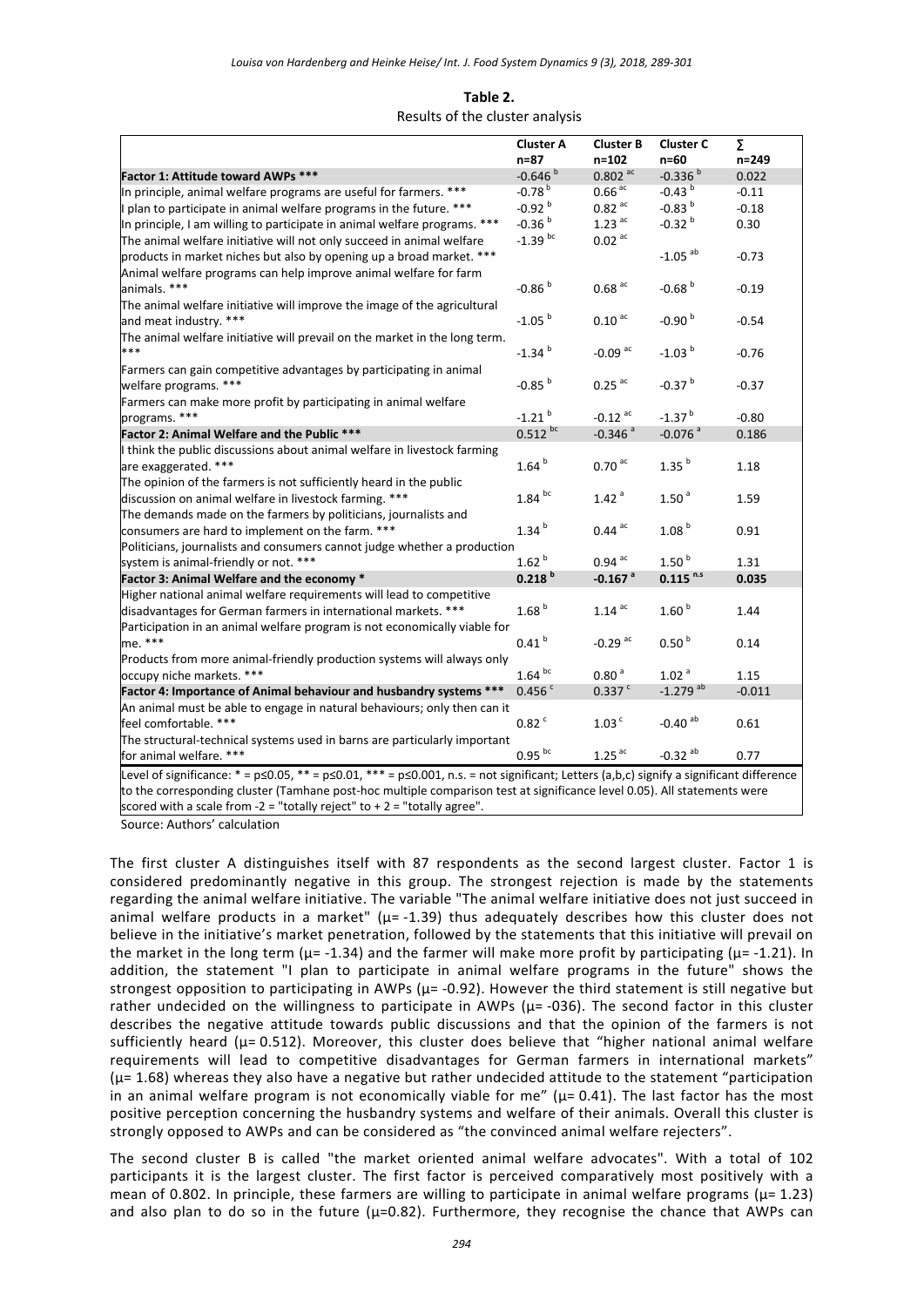improve animal welfare in livestock production systems ( $\mu$ =0.68). The other statements in Factor 1 are answered in the range of zero. For example, "the animal welfare initiative will improve the image of the agricultural and meat industry" ( $\mu$ =0.10) or "the animal welfare initiative will not only succeed in animal welfare products in market niches but also by opening up a broad market" ( $\mu$ =0.02), which could indicate slight scepticism towards animal welfare programs. Factor 2 "animal welfare and the public" met with high approval, especially the second statement "the opinion of the farmers is not sufficiently heard in the public discussion on animal welfare in livestock farming" ( $\mu$ =1.42). Furthermore, the farmers also see the problem that politicians, journalists and consumers cannot judge as to whether a production system is animal-friendly or not (µ=0.94). However they do not see huge problems in implementing the demands of politicians, journalists and consumers.

Based on the apparent slight scepticism regarding AWPs' market penetration, the third factor also describes the attitude to FAW and economics. The statement "higher national animal welfare requirements will lead to competitive disadvantages for German farmers in international markets" gets the biggest approval rating  $(\mu = 1.14)$ , followed by "products from more animal-friendly production systems will always occupy market niches only" ( $\mu$ =0.80). The last factor ascribes the importance of structural-technical husbandry systems for animal welfare and that animals are able to exercise their innate behaviour (µ= 0.337). Taken together, Cluster B has a positive attitude towards AWPs and FAW but is also market-oriented and sees possible weaknesses in AWPs.

Cluster C consists of 60 survey respondents and is called "moderate animal welfare sceptics". The farmers have a fairly negative attitude toward AWPs and are not willing to participate in such programs. The attitude to Factor 2 "Animal welfare and the public" is quite similar to the other clusters. However, when looking at the mean of the second factor, these farmers have a slightly indifferent attitude ( $\mu$ = -0.076). The third factor shows that Cluster C farmers are also sceptical toward the economic effects of higher animal welfare requirements and have a negative attitude about the public discussions.

With regard to the last factor, Cluster C attaches less importance to opportunities for their animals to engage in natural innate behaviour and the structural husbandry system (µ= ‐1.279). Table 3 shows some interesting characteristics in the clusters analyzed clusters. However most of the differences between them are not at significant levels. Most of the pigs/sows live on farms in Cluster A (1598.59/459.26) followed by Cluster C (1526.74/385.93) and Cluster B (1288.13/331.38). However Cluster B includes the largest farms with on average of 274.17 hectares, Cluster A cultivates 196.90 hectares on average and Cluster C has the smallest farm size (159.56 hectares) on average. The average age in the clusters is nearly the same. Most of the women are part of Cluster C (15%). However, once again the results do not indicate significant differences between the clusters.

|                                                  | <b>Cluster A</b><br>$n = 87$ | <b>Cluster B</b><br>$n = 102$ | <b>Cluster C</b><br>$n=60$ |
|--------------------------------------------------|------------------------------|-------------------------------|----------------------------|
| Sample size [n]                                  | 87                           | 102                           | 60                         |
| $\phi$ Age in years n.s.                         | 45.52                        | 46.92                         | 45.70                      |
|                                                  |                              |                               |                            |
| Share of women [%] <sup>n.s.</sup>               | 8.0                          | 10.8                          | 15.0                       |
| $\emptyset$ Farm size [hectares] <sup>n.s.</sup> | 196.90                       | 274.17                        | 159.56                     |
|                                                  |                              |                               |                            |
| $\emptyset$ number of pigs $n.s.$                | 1598.59                      | 1288.13                       | 1526.74                    |
| $\phi$ number of sows <sup>n.s.</sup>            | 459.26                       | 331.38                        | 385.93                     |
|                                                  |                              |                               |                            |
| Number of sow farmers [n]                        | 42                           | 40                            | 27                         |
| Number of pig farmers [n]                        | 66                           | 86                            | 54                         |

| Table 3.                                                  |
|-----------------------------------------------------------|
| Sociodemographic and farm characteristics of the clusters |

Level of significance: \* = p≤0.05, \*\* = p≤0.01, \*\*\* = p≤0.001, n.s. = not significant; Letters (a,b,c) signify a significant difference to the corresponding cluster (Tamhane post‐hoc multiple comparison test at significance level 0.05).

Source: Authors' calculation

# **4 Discussion and Conclusion**

The aim of the study was to investigate the willingness of German pig farmers to participate in AWPs and to identify a potential target group for those programs. The results show that pig farmers cannot be regarded as a homogenous group because of their different attitudes towards AWPs. Previous studies also confirm that German farmers are rather heterogeneous in terms of AWPs (Heise and Theuvsen, 2016; Franz et al., 2012).

In this paper, three clusters (farmer groups) could be identified. From these clusters different target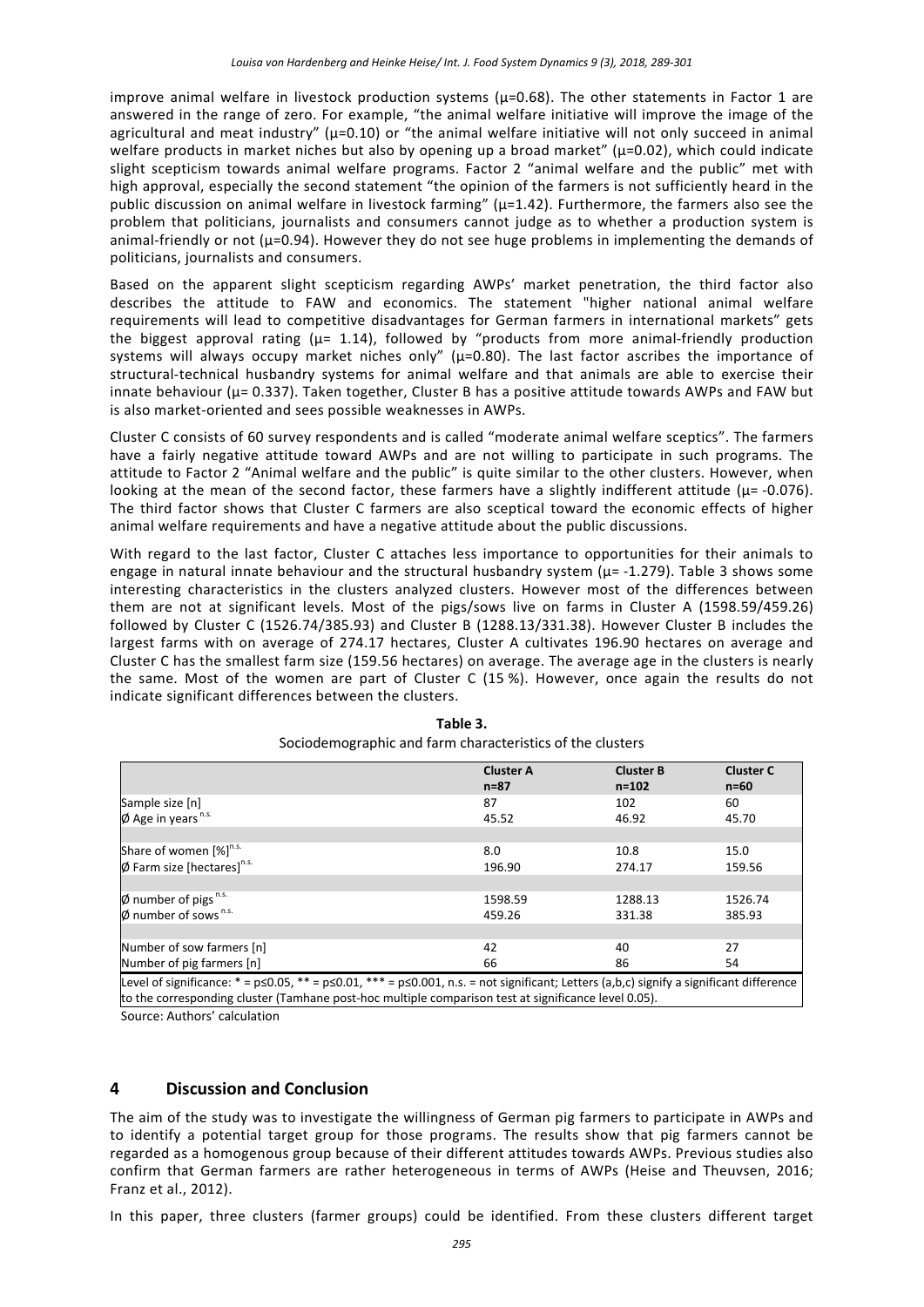groups for AWPs can be derived. Clusters A and C show a negative attitude towards participation in AWPs. The difference between these farmers is also rather slight. Cluster B, on the other hand, has a very positive attitude towards AWPs.

Cluster A "The convinced animal welfare rejecters" consists of farmers who reject AWPs strongly. They believe that AWPs will always remain a small market and do not achieve large market penetration. Furthermore, they doubt the positive effects (more profit and higher competitiveness) that AWPs can bring. Nevertheless, they are aware that it is particularly important for the welfare of their animals that they have the opportunity to engage in innate behaviour as well as having the structural‐technical equipment in barns to ensure animal welfare. However, due to their strongly negative attitude towards AWPs and the public discussion about animal welfare, it can be assumed that this group of farmers will probably not participate in AWPs.

Farmers in Cluster B, on the other hand, argue that AWPs are fundamentally beneficial, both to farmers and to improving animal welfare in livestock farming. In addition, they fully agree that an animal should be able to exercise its innate behaviour and that structural-technical equipment in barns is particularly important for animal welfare. These aspects might suggest a more comprehensive understanding of animal welfare for Cluster B farmers due to their more positive attitude to AWPs. Nevertheless, this cluster is also very market‐oriented and is slightly sceptical about the profitability of AWPs. However, they are very willing to participate, making this group the potential target group for AWPs. If AWPs are economically viable for these farmers, they should constitute an important target group for participation.

Farmers in Cluster C also show a negative attitude towards participation in AWPs and their positive market effects. However, in comparison with Cluster A their views are relatively moderate. In addition, they do not believe that animals' ability to act naturally or that appropriately designed housing are important factors for their well-being. Moreover this cluster would rather not take part in AWPs as they are not convinced of existing AWPs' economic effects on their own farms and the meat market. It can be assumed that these farmers do not see any need to implement higher animal welfare standards because they regard animals behaving naturally and appropriate barn design as rather unimportant. For the time being therefore, these farmers will probably not participate in AWPs.

Some studies into conventional pig farmers' understanding of animal welfare have shown that farmers tend to consider animal biological functions performance to be very important criteria for the well-being of animals (Vanhonacker et al., 2008; Bock and van Huik, 2007; Te Velde et al., 2002). However, more recent studies concerning FAW also show that farmers attach some importance to animal behaviour and husbandry systems (Deimel et al., 2010b). Our results confirm the findings of Deimel et al. (2010b) and Franz et al. (2012) that farmers who have a positive attitude to AWPs are more willing to participate in these programs than those who are critical towards higher FAW standards and AWPs. Cluster B "the market oriented animal welfare advocates" confirms this approach as those farmers plan to participate in AWPs, thereby improving animal welfare. The results of this study confirm the results of previous studies (see Heise, 2017d; Gocsik et al., 2015; Franz et al., 2012) that farmers' attitudes towards AWPs have a strong impact of their willingness to participate in these programs. However, there are other determinants, such as perceived behaviour and subjective norms, which could influence attitudes to AWPs and farmers' actual behaviour (Ajzen, 1991). These aspects were not included in this study and could be an interesting starting point for future studies to explain farmers' production decision behaviour even more widely.

Looking at all the commonalities in the clusters, it can be seen that economic effects (more profit, competitive advantage, international competitiveness) as well as AWPs' market penetration and the long‐ term success of such programs are considered rather critical. This may be partly due to the fact that the implementation of animal welfare measures in pig production poses a certain challenge. There is often no vertical integration and thus control is difficult as there are many participants along the whole supply chain, which in turn leads to high transaction costs (e.g. for monitoring, search and information cost) (BVL, 2016; Spiller and Schulze, 2006). A higher degree of vertical integration could reduce these transaction costs. However, other studies have shown that pig farmers are reluctant to engage with fixed customers and prefer to choose the spot market, which could indicates a further barrier (Heise, 2017).

Some of the clusters are convinced that participating in AWPs is not profitable for the farm and that higher national animal welfare standards can lead to competitive disadvantages for German farmers on international markets. This is also mentioned from Heise (2017). Farmers often fear that higher animal welfare standards will be required as usual standard by German retailers in the years to come. This would force them to implement higher animal welfare requirements without extra monetary compensation (Heise, 2017). An older study by Vanhonacker et al. (2008) found that the implementation of higher animal welfare standards in production is associated with high costs and can endanger the farm's economic situation. It also implies that monetary aspects are the most important criteria when it comes to participation in quality programs or special AWPs (Franz et al., 2012; Veissier et al., 2008; Bruckmeier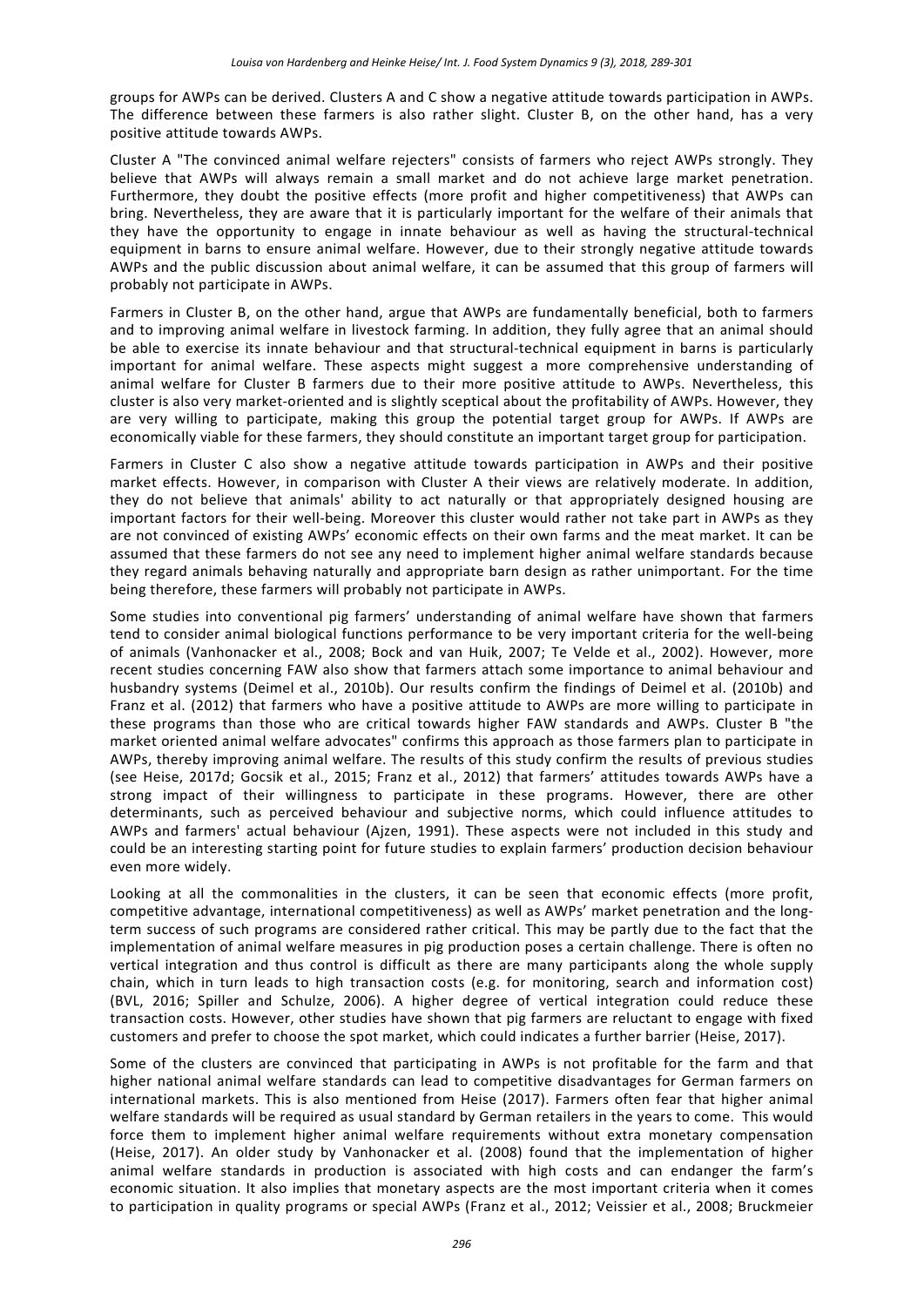and Prutzer, 2007). However, farmers have been rather critical towards the financial effects of AWPs so far and this certainly hinders participation for many of them. Whereas another study has found that farmers participating in AWPs are financially equally satisfied as farmers who do not participate in AWPs (Heise et al., 2018).

In this investigation farm size made no significant difference between the clusters, which may indicate that farmers from both larger and smaller farms are equally interested in AWPs. However, this result is in contrast to the opinion of large parts of the broader public. Many consumers associate small farms with higher animal welfare standards and more comfortable living conditions for farm animals (Heise and Theuvsen 2017a; Busch et al. 2013), In contrast to our results, the results from Bock and van Huik (2007) underline the fact that small farmers are more willing to participate in AWPs. Despite these results, more recent studies show that the farm size is rather unimportant in any discussion about FAW and AWPs and that the focus should be much more on other factors (e.g. management and husbandry systems) to improve animal welfare (Busch, 2016; Meyer-Hamme, 2016; WBA 2015). This was also reflected in our results as there were no significant differences in farm size.

Our findings also show that even in Cluster B, answers concerning the animal welfare initiative (AWI) tended towards zero, which indicates a lack of confidence in German AWPs. This attitude towards AWI is most likely because this program has only existed since 2015 and the long-term effects cannot vet be evaluated. So far, farmers expect the financial return to be insufficient to fund a more appropriate livestock farming process as farmers so far have strong doubts about the willingness of the consumers to pay higher product prices (Heise, 2017). Thus, according to the results concerning the market potential of animal friendly products in different consumer studies (Heise et al., 2016; Zühlsdorf et al., 2016; Weinrich et al., 2015; Schulze et al., 2008), all groups of farmers believe that products from AWPs will always be only for a relatively small market. This belief might be related to the existing consumer buying behaviour, known in the literature as the "consumer citizen gap" (Vanhonacker and Verbeke, 2014; Bock and van Huik, 2007). The "consumer citizen gap" describes the disparity between consumers' intention to buy animal friendly products and their actual behaviour (de Barcellos, 2011; Verbeke et al., 2010). This aspect depends on several factors. There is a lack of information about animal welfare standards and animal welfare label. The difficulty in marketing animal welfare products is due to the lack of awareness and trust in product labelling. According to a German study, 85% of consumers either do not know any animal welfare label (Zühlsdorf et al., 2016) or do not know what they mean (Sander et al., 2016). In addition, all farmers are convinced that other stakeholders, such as policymakers and consumers, cannot judge whether a production system is animal friendly or not. Another specific problem is that consumers' understanding of animal welfare differs from that of producers as well the different consumer attitudes towards FAW (Heise and Theuvsen, 2017b; Pirsich et al., 2017; de Jonge et al., 2015; Sørensen and Fraser, 2010; Verbeke, 2009), which is reinforced by the changing perception of agriculture (von Alvensleben, 2002; WBA, 2015; Nast, 2006).

These aspects show that orientation in the production process depends on many factors and, in turn, influences farmers' decision. For some farmers' premium prices are the primary motivation, for others there are ethical reasons to participate in animal welfare schemes (Sørensen and Fraser, 2010). Another previous study shows that Swedish pig farmers are strongly motivated by non-monetary factors such as getting support from AWPs in case of disease outbreaks or receiving additional feedback. However, again economic reward is a reason for participation (Bruckmeier and Prutzer, 2007). The emphasis on market potential and the creation of financial incentives should therefore be given priority in the implementation of AWPs in order to increase farmers' participation.

Like all non-experimental investigations, this study has to deal with some limitations. The current paper has a relatively small sample size (n=249) and the sample composition differs in comparison with the population of German pig farmers (Destatis, 2011 and 2012). As a result, this study cannot be considered representative. Additionally, there could be an element of self-selection bias, meaning that mainly farmers who are positively interested in AWPs participated in the surveys. In addition, social desirability bias may have influenced farmers to answer the questions with a more positive attitude about their willingness to participate in AWPs. Furthermore, most of the statements in the survey were framed positively. It should also be noted that attitudes regarding AWI may have changed as AWI was not established in the market at the time of data collection (2014). Through the discussion about animal welfare and the introduction of the AWI, as well as the growing awareness of the AWI more and more farmers get information about the AWI and other AWPs. So it is possible that pig farmers who then had a negative attitude toward AWPs have changed their opinion and would now take part in AWPs.

Besides these limitations, this study leads to interesting results which may provide an opportunity for stakeholders in the agricultural and food chain to influence pig farmers' production decisions. The negative aspects and fears that prevent participation in AWPs have to be reduced in the future. Financial aspects and the attitude of other stakeholders certainly influence farmers to participate in AWPs (Miele et al., 2011; Buller and Cesar, 2007). It is therefore important to convince all relevant stakeholders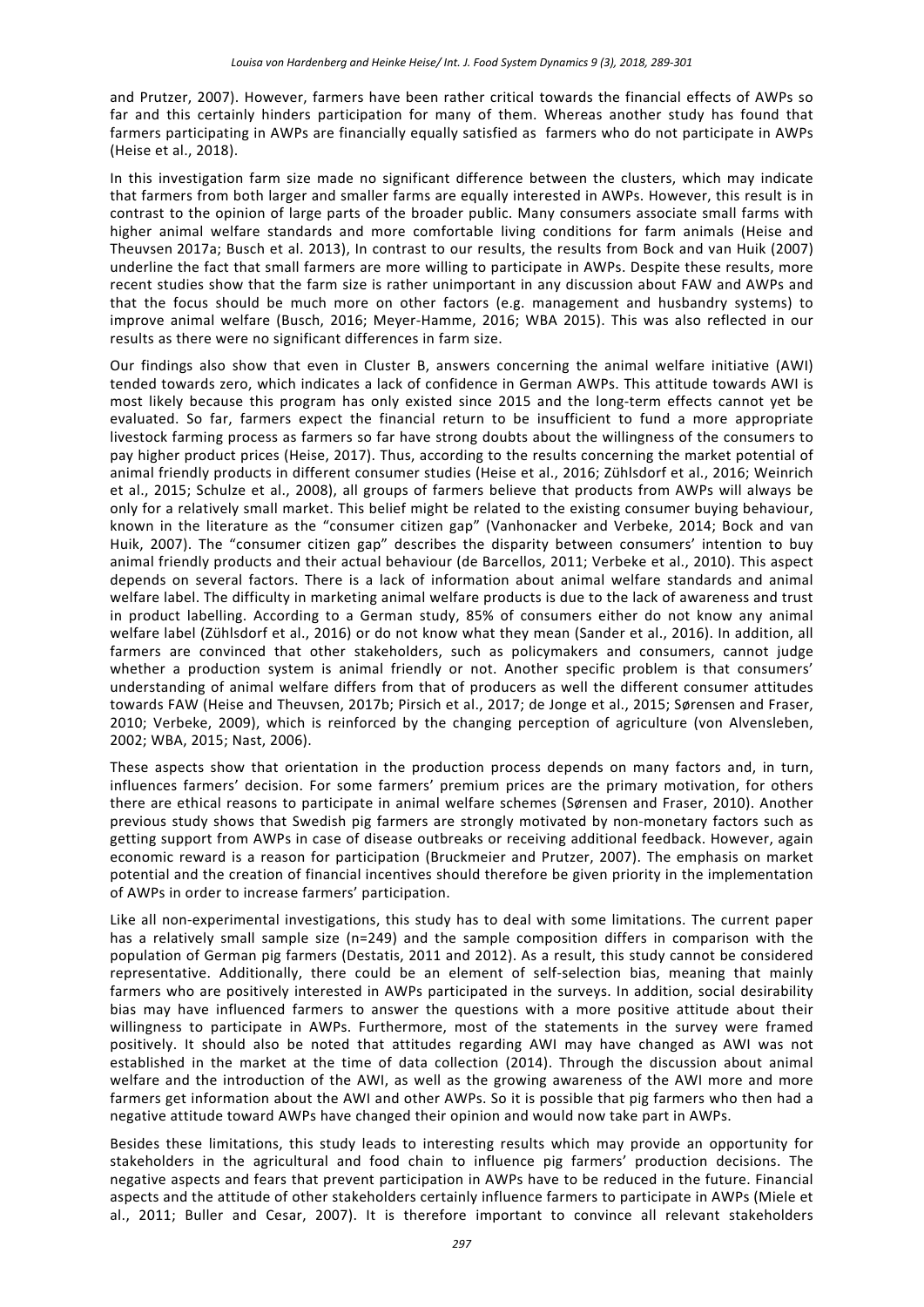(politicians and consumers) of the usefulness of AWPs. Another possibility is increased cooperation between farmers and retailers in order to reach a large target group for animal welfare products and to have a fixed contract partner, who will sell their meat. So for further research it would be useful to look also at other players in the supply chain like slaughterhouses, traders, retailer etc. Furthermore financial incentives must be created to motivate ever more farmers to participate in AWPs. Another prerequisite is an international, market‐oriented approach to improve FAW in intensive livestock farming across the European Union, as pig farmers are quite apprehensive that higher national welfare requirements will lead to competitive disadvantages for German farmers on international markets. There is also no official definition of animal welfare, which makes it difficult to measure (Pirsich et al., 2014).

The lack of representativeness and the limitations mentioned above mean it is necessary to conduct further research work. The economic benefit of participating in animal welfare related programs has to be clarified. Currently, most farmers do not see any financial advantage in AWPs. However there is no scientific study which confirms this assumption. Future research applying an economic feasibility study would allow researchers to identify economic differences between participants and non-participants in animal welfare schemes. Such a scientific comparison between participants and non-participants is certainly possible. Furthermore, it would be useful to investigate the specific cost of various animal welfare measures in order to estimate respective costs for farmers. Finally, it is very important that higher animal welfare standards are easier to control through appropriate measures and that a legal definition of animal welfare is created.

#### **Acknowledgements**

This paper is part of the project Animal Welfare in Intensive Livestock Production Systems -Transformation processes of intensive animal husbandry. Financial support from the Lower Saxony Ministry of Science and Culture is gratefully acknowledged.

## **References**

- Ajzen, I. (1991). The Theory of Planned Behavior. *Organizational Behavior and Human Decision Processes***, 50**(2): 179‐211.
- Backhaus, K., Erichson, B., Plinke, W., and Weiber, R. (2016). Multivariate Analysemethoden. Eine anwendungsorientierte Einführung. 14. updated version. Berlin, Heidelberg: Springer Gabler.
- de Barcellos, M. D., Krystallis, A., de Melo Saab, M. S., Kügler, J. O., and Grunert, K. G. (2011). Investigating the gap between citizens' sustainability attitudes and food purchasing behaviour: empirical evidence from Brazilian pork consumers. *International Journal of Consumer Studies,* **35**(4): 391‐402.
- BMEL (Bundesministerium für Ernährung und Landwirtschaft) (2014a). Einkaufs‐ und Ernährungsverhalten in Deutschland TNS‐Emnid‐Umfrage des BMEL, p. 1–10. URL: http://www.bmel.de/‐ SharedDocs/Downloads/Umfragen/TNS-EmnidEinkaufsErnaehrungsVerhaltenInDeutschland.pdf?\_\_blob=publicationFile (Download 14.01.2018).
- BMEL (Bundesministerium für Ernährung und Landwirtschaft) (2014b). Schweine. URL: https://www.bmel.de/DE/Tier/Nutztierhaltung/Schweine/schweine\_node.html. (Download 12.1.2018).
- BMEL (Bundesministerium für Ernährung und Landwirtschaft) (2018). Das staatliche Tierwohllabel: Kriterien und Anforderungen. URL: https://www.bmel.de/DE/Tier/Tierwohl/\_texte/Einfuehrung-Tierwohllabel.html (Download 12.01.2018).
- Bock, B.B. , van Huik, M.M. (2007). Animal welfare: the attitudes and behaviour of European pig farmers. *British Food Journal*, **109**(11): 931 – 944.
- Böhm, J., Kayser, M., Nowak, B., and Spiller, A. (2010). Produktivität vs. Natürlichkeit? ‐ Die deutsche Agrar‐ und Ernährungswirtschaft im Social Web. In Kayser, M., Böhm, J., Spiller, A. (Eds.), Die Ernährungswirtschaft in der Öffentlichkeit. Social Media als neue Herausforderung der PR Cuvillier. 1. Edition. Goettingen. Cuvillier Publishing: 105–140.
- Breuer, K., Hemshworth, P.H., Barnett, J.L, Matthews, L.R., and Coleman, G.J. (2000). Behavioural response to humans and the productivity of commercial dairy cows. *Applied Animal Behavior Scienc,* **66:** 273‐288.
- Brosius, F. (2011). SPSS 19, 1. Edition. Heidelberg, München, Landsberg, Frechen, Hamburg.
- Bruckmeier, K., Prutzer, M. (2007). Swedish pig producers and their perspectives on animal welfare: a case study. *British Food Journal*, **109**(11): 906‐918.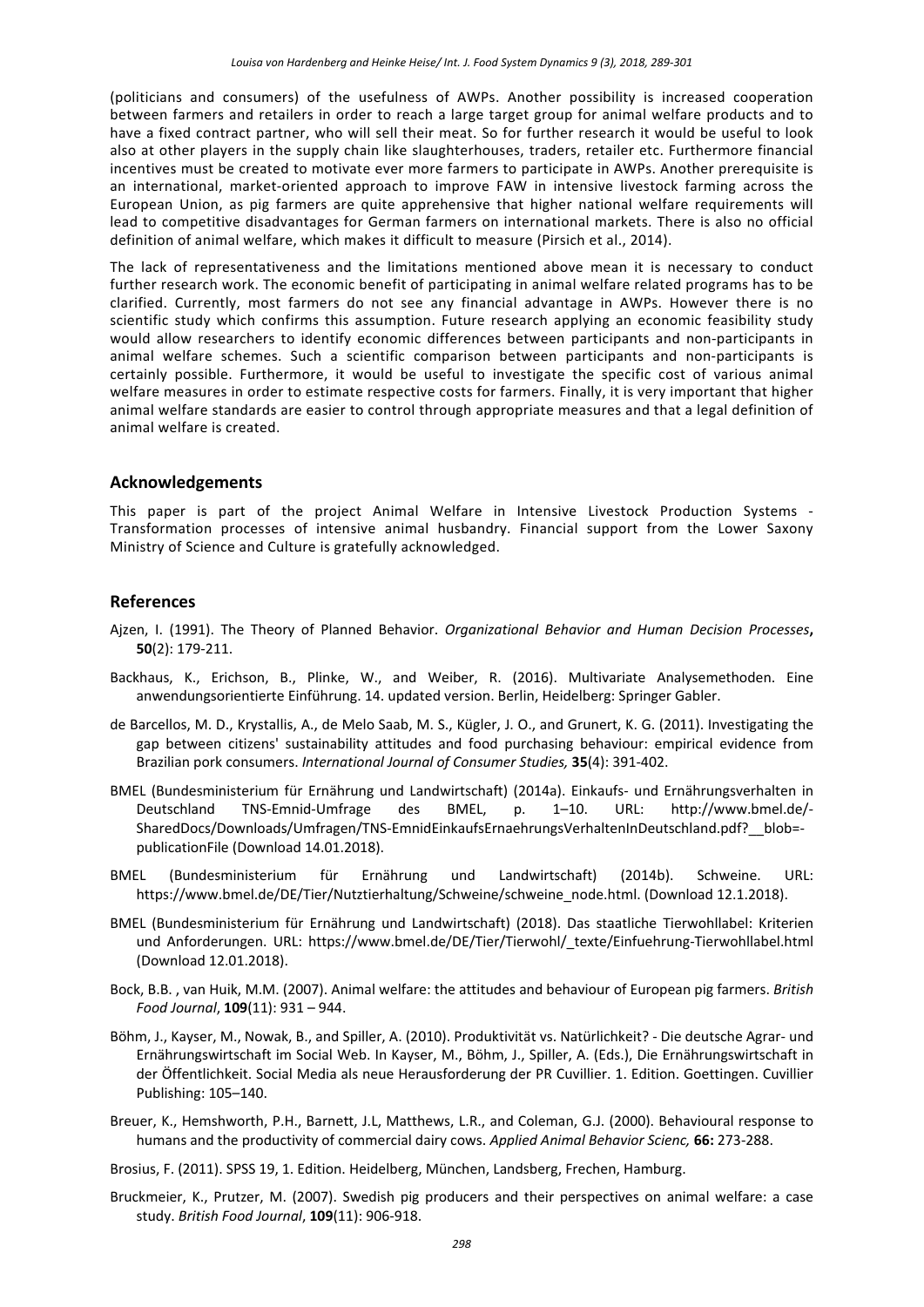- Bühl, A. (2010). SPSS 18 Einführung in die moderne Datenanalyse, 12. Edition, München. Pearson.
- Buller, H., Cesar, C. (2007): Eating well, eating fare: farm animal welfare in France. *International Journal of Sociology of Food and Agriculture,* **15(**3): 45‐58.
- Busch, G., Kayer, M., and Spiller, A. (2013). Factory farming from consumer's perspective: Associations and attitudes. *Jahrbuch der Österreichischen Gesellschaft für Agrarökonomie,* **22**(1): 61‐70.
- Busch, G. (2016). Nutztierhaltung und Gesellschaft. Kommunikationsmanagement zwischen Landwirtschaft und Öffentlichkeit. Dissertation Georg‐August‐University, Goettingen.
- BVL (Bundesamt für Verbraucherschutz und Lebensmittelsicherheit) 2016. 3. Food Science Dialog 2016: Tierwohl und Nachhaltigkeit im Fokus. *Journal of Consumer Protection and Food Safety,* **11**(4): 385‐393.
- Cembalo, L., Caracciolo, F., Lombardi, A., Del Giudice, T., Grunert, K. G., and Cicia, G. (2016). Determinants of individual attitudes toward animal welfare‐friendly food products. *Journal of Agricultural and Environmental Ethics*, **29**(2): 237‐254.
- Coleman, G.J., Hemshworth, P.H., and Hay, M. (1998). Predicting stockperson behavior towards pigs from attitudinal and job‐related variables and empathy. *Applied Animal Behavior Science***, 58**: 63‐75.
- DBV (2017). Situationsbericht 2017/18 Trends und Fakten zur Landwirtschaft. 3.3 Betriebe und Betriebsgrößen. URL: http://www.bauernverband.de/33‐betriebe‐und‐betriebsgroessen‐803628 (Download 10.01.2018).
- de Jonge, J., Lans, I. O. van der, and van Trijp, H. C.M. (2015). Different shades of grey: Compromise products to encourage animal friendly consumption. *Food Quality and Preference***, 45**: 87‐99.
- Deimel, I., Franz, A., Frentrup, M., Meyer, M. von, Spiller, A., and Theuvsen, L. (2010a). Perspektiven für ein europäisches Tierschutzlabel. Göttingen. URL: https://www.researchgate.net/publication/‐ 268057360\_Perspektiven\_fur\_ein\_Europaisches\_Tierschutzlabel/overview (Download 11.01.2018).
- Deimel,I., Franz, A., and Spiller, A. (2010b). Das "Animal Welfare"-Verständnis deutscher Schweinemäster: eine Analyse landwirtschaftlicher Frames. *Jahrbuch der Österreichischen Gesellschaft für Agrarökonomie***, 20**(2): 191‐200.
- Destatis (2011). Landwirtschaft auf einen Blick. URL: https://www.destatis.de/DE/Publikationen/‐ Thematisch/LandForstwirtschaft/Querschnitt/BroschuereLandwirtschaftBlick0030005119004.pdf?\_\_blob= publicationFile (Download 10.01.2018).
- Destatis (2012). Nur 8 % der landwirtschaftlichen Betriebe werden von Frauen geführt. URL: https://www.destatis.de/DE/PresseService/Presse/Pressemitteilungen/zdw/2012/PD12\_003\_p002pdf.pdf? blob=publicationFile (Download: 10.01.2018).
- Diaz‐Bone, R., Weischer, C. (Eds.) (2015). Methoden‐Lexikon für die Sozialwissenschaften. Wiesbaden. Springer VS.
- DTB (Deutscher Tierschutzbund) (2018). Tierschutzlabel. URL: https://www.tierschutzbund.de/‐ information/hintergrund/landwirtschaft/tierschutzlabel/ (Download: 12.01.2018).
- Franz, A., Meyer, M., and Spiller, A. (2010). Einführung eines Animal Welfare Labels in Deutschland: Ergebnisse einer Stakeholder Befragung. *Jahrbuch der Österreichischen Gesellschaft für Agrarökonomie***, 19**(1): 41‐50.
- Franz, A., Deimel, I., and Spiller, A. (2012). Concerns about animal welfare: a cluster analysis of German pig farmers. *British Food Journal,* **114**(10): 1445‐1462.
- Fernyhough, M. (2012). Farm Animal Welfare and the Consumer. Business Benchmark on Farm Animal Welfare. *Investor Briefing***, 7**: 1–7.
- Gocsik, É., van der Lans, I.A., Lansink, A.G.J.M., and Saatkamp, H.W. (2015). Willingness of Dutch broiler and pig farmers to convert to production systems with improved welfare. *Animal Welfare,* **24**(2): 211‐222.
- Golan, E., Kuchler, E., and Mitchell. L. (2000). Economics of food labeling. Economic research service; USDA. Agricultural Economic Report, No. 793.
- Gulbrandsen, L.H. (2006). Creating markets for eco‐labelling: are consumers insignificant? *International Journal of Consumer Studies*, **30**(5): 477‐489.
- Hair, J., Anderson, R. E., and Tatham, R. L. (2013). Multivariate Data Analysis, Prentice Hall International Editions.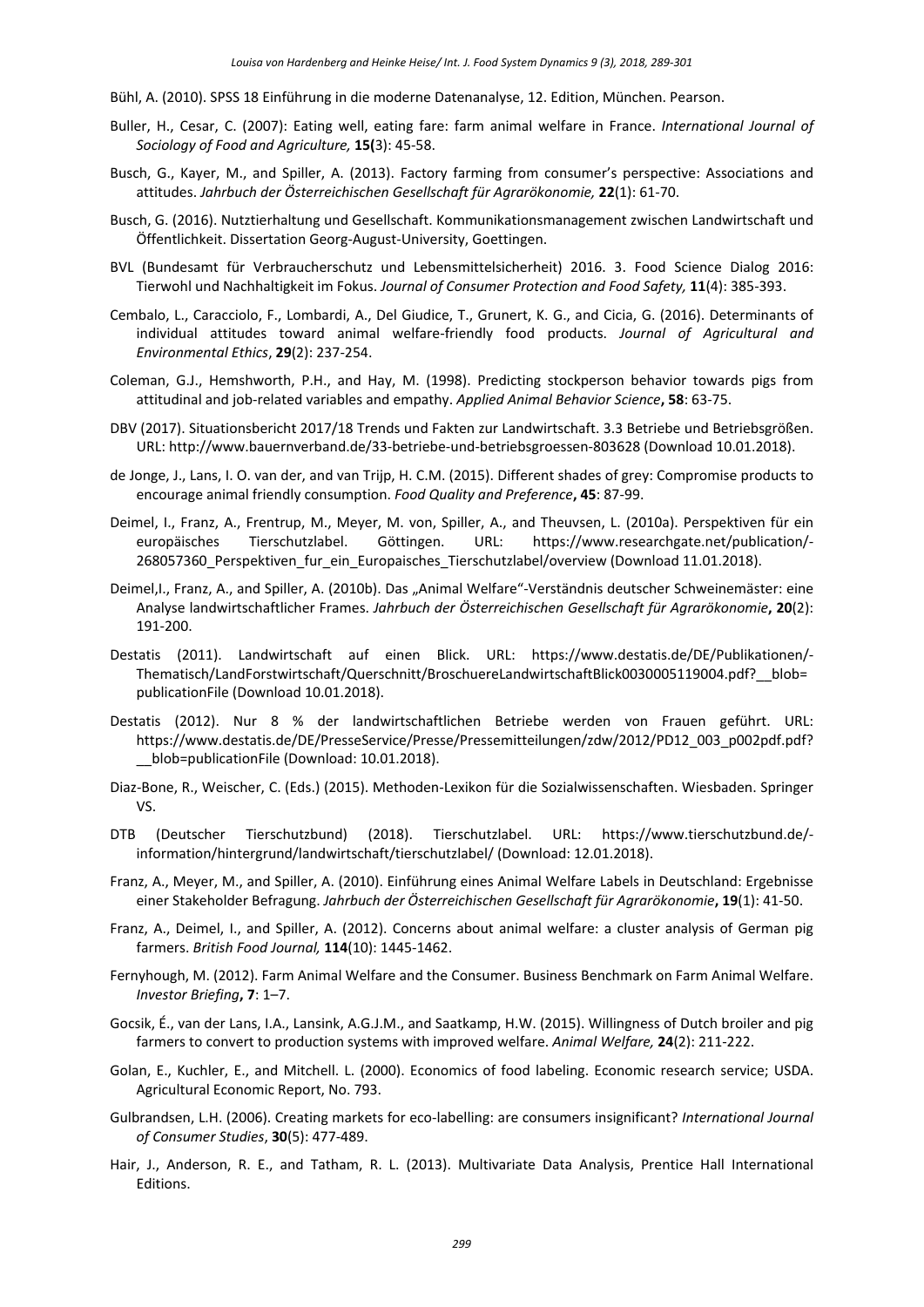- Heise, H., Schwarze, S., and Theuvsen. L. (2018). Economic effects of participation in animal welfare programmes: does it pay off for farmers? *Animal Welfare*, **27**: 167‐179.
- Heise, H. (2017): Tierwohl in der Nutztierhaltung: Eine Stakeholder-Analyse. Dissertation Georg-August-Universität Göttingen.
- Heise, H., Theuvsen, L. (2017a). What do consumers think about farm animal welfare in modern agriculture? Attitudes and shopping behaviour. *International Food and Agribusiness Management Review***, 20**(3): 379‐ 399.
- Heise, H., Theuvsen, L. (2017b). Which Animal Welfare Measures should be implemented in Animal Welfare Programs? A Stakeholder Analysis. *German Journal of agricultural economics***, 66**(4): 245‐264.
- Heise, H., Theuvsen, L. (2017c). The willingness of conventional farmers to participate in animal welfare programmes: An empirical study in Germany. *Animal Welfare***, 26**(1): 67‐81.
- Heise, H., Pirsich, W., and Theuvsen, L. (2016). Kriterienbasierte Bewertung ausgewählter europäischer Tierwohl‐Labels. *Berichte über Landwirtschaft‐Zeitschrift für Agrarpolitik und Landwirtschaft***, 94**(1).
- Heise, H., Theuvsen, L. (2016). Die Teilnahmebereitschaft deutscher Landwirte an Tierwohlprogrammen: Eine empirische Erhebung. *Schriften der Gesellschaft für Wirtschafts‐ und Sozialwissenschaften des Landbaues e.V*., **51**: 3‐14.
- Heyder, M., Theuvsen, L. (2012). Determinants and effects of corporate social responsibility in German agribusiness: A PLS model. *Agribusiness*, **28**(4): 400‐428.
- Ingenbleek, P.T., Immink, V.M., Spoolder, H.A., Bokma, M.H., Keeling, L.J. (2012). EU animal welfare policy: Developing a comprehensive policy framework. *Food Policy***, 37**(6): 690‐699.
- ITW (Initiative Tierwohl) (2018). Die Initiative Tierwohl. URL: https://initiative‐tierwohl.de/ (Download 12.01.2018).
- Kayser, M., Böhm, J., and Spiller, A. (2012a). Zwischen Markt und Moral Wie wird die deutsche Land- und Ernährungswirtschaft gesellschaftlich wahrgenommen? Balmann, A., Glauben, A., Graubner, M., Grings, M., Hirschauer, N., Schaft, F., Wagner, P.(Eds.). *Unternehmerische Landwirtschaft zwischen Marktanforderungen,* **47:** 329‐341.
- Kayser, M., Schlieker, K., and Spiller, A. (2012b). Die Wahrnehmung des Begriffs "Massentierhaltung" aus Sicht der Gesellschaft. *Berichte über Landwirtschaft ‐ Zeitschrift für Agrarpolitik und Landwirtschaft,* **90**(39): 417‐ 428.
- Lagerkvist, C. J., Hess, S. (2011). A meta-analysis of consumer willingness to pay for farm animal welfare. *European Review of Agricultural Economics***, 38**(1): 55–78.
- Luhmann, H., Schaper, C., Theuvsen, L., and Weiland, I. (2017). Was bedingt die Bereitschaft Deutscher Milcherzeuger zur Teilnahme an einem Nachhaltigkeitsstandard? *Schriften der Gesellschaft für Wirtschafts‐ und Sozialwissenschaften des Landbaues e.V.***, 52**: 281‐293.
- Makdisi, F., Marggraf, R. (2011). Consumer Willingness to pay for farm animal welfare in Germany‐the case of broiler. Paper presented at the 51. Annual meeting of the Gesellschaft für Wirtschafts- und Sozialwissenschaften des Landbaues e. V. 28. bis 30. September. 2011. Halle, Germany. URL: https://ageconsearch.umn.edu/bitstream/115359/2/Makdisi\_Marggraf.pdf (Download 10.01.2018).
- Meyer‐Hamme, S. (2016). Zusammenhang zwischen Bestands‐, Gruppengröße und Indikatoren des Tierwohls in der konventionellen Schweinemast. Phd. thesis. Georg‐August‐University, Goettingen.
- Miele, M., Veissier, I., Evans, A., and Botre au, R. (2011). Animal welfare: establishing a dialogue between science and society. *Animal Welfare***, 20**: 103‐117.
- Nast, H.J. (2006): Critical pet studies? *Antipode Journal of Geography***, 38**(5): 894‐906.
- Nocella, G., Hubbard, L., and Scarpa, R. (2010). Farm animal welfare, consumer willingness to pay, and trust: Results of a cross‐national survey. *Applied economic perspectives and policy***, 32**(2): 275‐297.
- Pirsich, W., Heise, H., and Theuvsen, L., (2014). Höhere Prozessqualität durch Zertifizierungssysteme: Bewertung ausgewählter Tierwohl‐Label. In Gröger, S., Eiselt, T., Schuldt, J. (Eds.): Qualitätsmanagement denken – motivieren – leben. Aachen, Shaker Publishing: 151‐175.